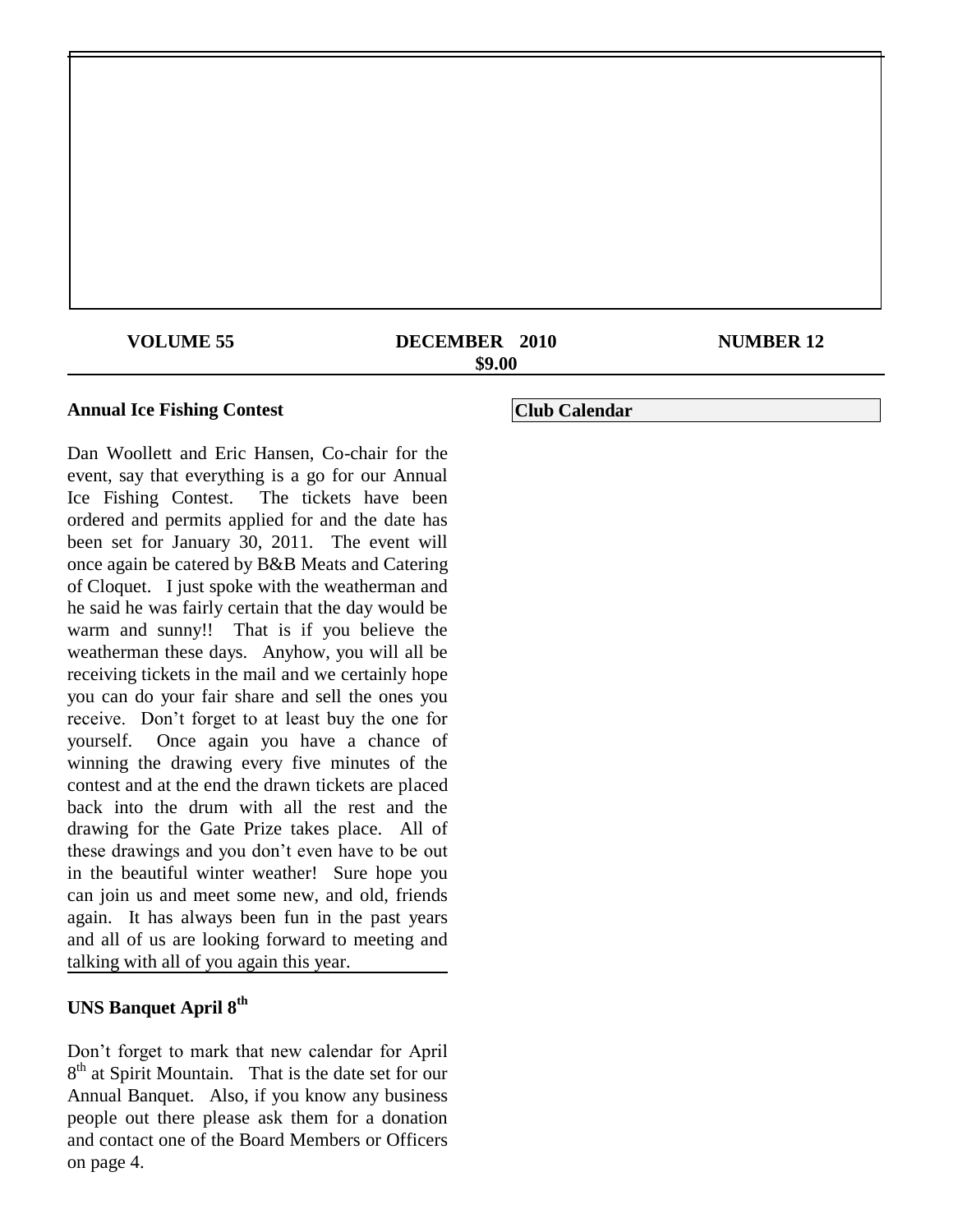### **Notes from the Stovepipe** *by Ken Norenberg © 2010*

Well, as a conservationist did the 2010 elections please you or at least not drive you straight into apoplexy? Judging by the numbers and general tenor of local letter-to-the-editors, many folks are really upset about Rep. Jim Oberstars loss. Let us say straight off that his position on gun rights over the years was highly valued and very much appreciated and we thank him for that. The adamant support of pols like him is especially important in light of the fact that most left-wing pols go the other way, and our current Lt. Gov. elect is a prime example. When a city councilor she, with the city attorneys office, concocted an ordinance for handgun control in Duluth and only after last minute action by some alert citizens was it pulled from the council agenda. That's a fact. A copy of it lies in my files. Might she be the one to break the eerie left-wing silence on gun control? Who knows – have to wait and see. Okay, that's enough politics for now except for two more things,1) Something tells me there will soon be politics aplenty on some of these topics: Public Lands vs Private Property, Mining, China, Climate and more, and all of them related to conservation and 2) Today is Nov 22, forty-seven years to the day since the JFK assassination. I can safely tell you that, with the perspective of a young man then and an old man now, the world took a very, very bad turn on that Nov. 22, 1963. Turned your auld scribbler (and a lot of others) from being fairly liberal people into hard-nose skeptics and hard-rock believers in conspiracy theory. In fact in my view the 1960's decade was the worst ever for this country, and still is and here's why. But first, forget for a moment all those 60's protesters running around barefoot and bleating about the unfairness of everything – forget the LSD, fairy dust, permissiveness and lack of respect for law and tradition. Think instead about how all of those things contributed to an unconstitutional (and therefore illegal) congressional act (signed into law by one of the world's great hi-jackers), namely the Gun control Act of 1968. What an end run around the  $2<sup>nd</sup>$ Amendment – think of all the trouble and expense it has caused us, and that's not even the worst of it. What's worse is that it confirmed and further emboldened a process by which the Constitution

|             | Dec. 1 Muskie season ends<br><b>Lake Trout Season opens</b><br>(Lake Superior)                                                              |
|-------------|---------------------------------------------------------------------------------------------------------------------------------------------|
|             | Dec. 8 UNS Membership Meeting<br><b>Sportsmen's Retreat</b><br>6:00 PM Pot Luck<br>7:00 PM Meeting<br><b>Elections of Officers for 2011</b> |
|             | Dec. 12Deer (Muzzleloader) season<br>ends                                                                                                   |
|             | Dec. 21 Full Cold Moon<br><b>First day of Winter</b>                                                                                        |
|             | Dec. 25 Merry Christmas to all!                                                                                                             |
|             | Dec. 31Deer (Archery) season ends                                                                                                           |
|             | Jan. 1, 2011 Happy New Year<br><b>Lake Trout (winter) season</b><br>inside BWCAW opens                                                      |
| seasons end | Jan 2 Pheasant, Grouse and Partridge                                                                                                        |
|             | Jan. 5UNS Board Meeting<br><b>Gander Mountain</b><br>7:00 PM                                                                                |

could be thwarted without having to go through the amendment procedure laid down by the Founders. And that, friends, is what has landed us where we are today – where we've got problems far beyond our normal conservation concerns – trillions in debt, short-tempered politics, air transport that has lost control of it's own destiny.....which reminds me, we just lost one of my personal heroes. Remember Northwest Airlines, the pride of Mpls.-St Paul Int'l? Donald Nyrop, the no-nonsense CEO who brought Northwest into industry prominence, has died at age 98. Running a tight, safe airline with the motto "keep it simple and say NO a lot ", and believing that the tail does not wag the dog, his many fights with pilots and mechanics (mostly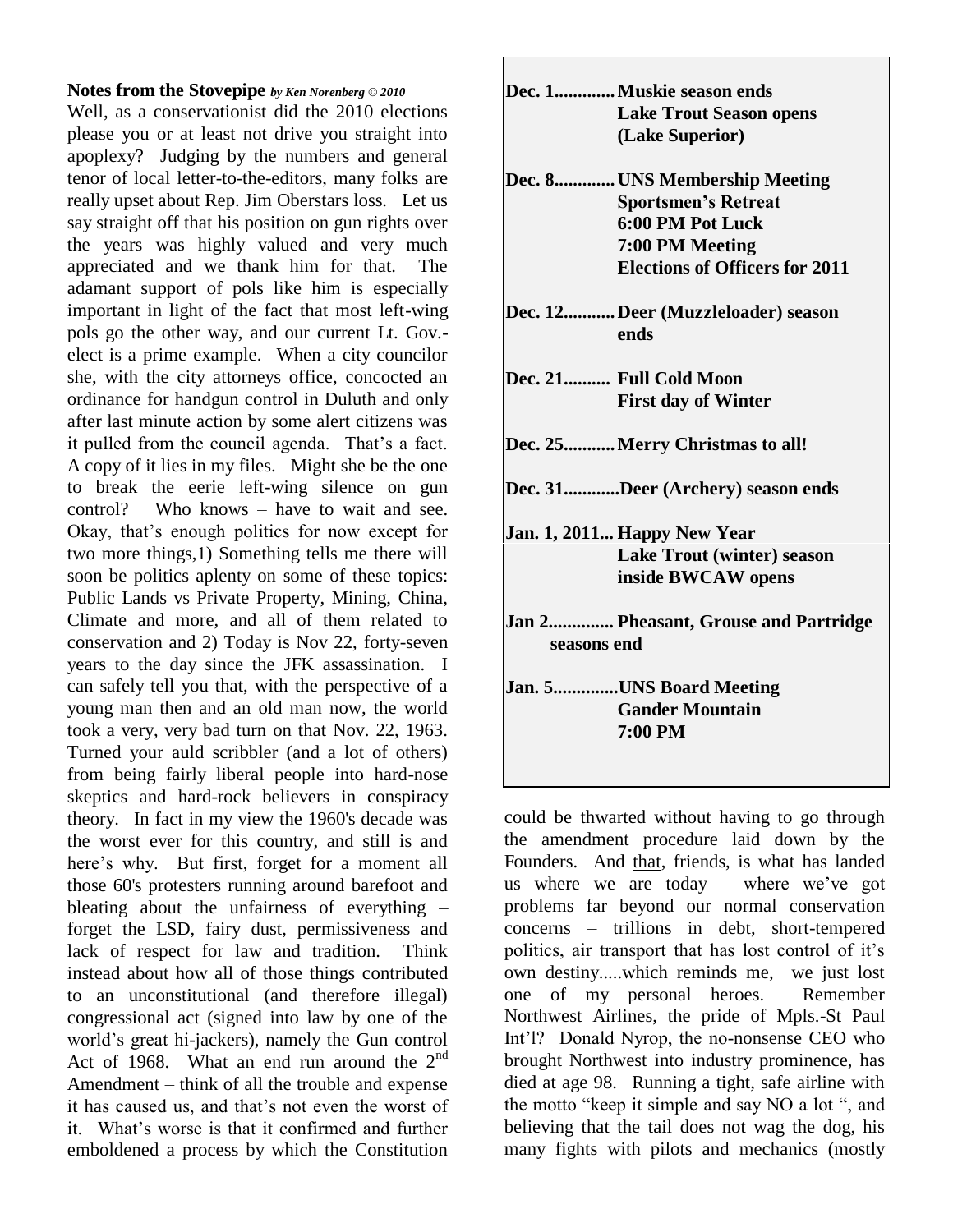over work rules, not compensation) usually ended with him on top. Northwest made money for 24 straight years with him running it, even when pilots were on strike! There should be more like him. I wonder how he'd handle the preposterous terrorism business that affects us all today? R.I.P., Mr. Nyrop, you earned it.

Christmas 1943 – the U.S. is deep into WWII, and seen frequently in the American Rifleman was the advertisement "we are 100% in war work and there will be no civilian products available for the duration" – or words to that effect. Some products were available but rationed, like paper, which the gov't must have felt that a total ban would be counter-productive. Mossberg ran a FULL PAGE ad offering to send three free Shooters Guide books to Qualified NRA clubs and individuals. Western - Winchester on the back cover offered a free booklet "Upland Game Restoration" to anyone saying "in wartime, **Nominees sought for 18th annual Minnesota Deer Hunter Ethics Award**

The Minnesota Department of Natural Resources, Minnesota Deer Hunters Association (MDHA) and Turn In Poachers (TIP) are asking hunters to share stories of exemplary hunting behavior by nominating hunters for the  $18<sup>th</sup>$  Annual Minnesota Deer Hunter Ethics Award.

The award will honor a deer hunter who has exhibited conduct during the 2010 season that can serve as a positive example to all hinters. Awards for youth and adult divisions will be presented to the selected recipients at an upcoming MDHA event held in their vicinity.

"MDHA is pleased to again co-sponsor this award along with TIP and the DNR", said MDHA<br>Executive Director Mark Johnson. "This is an Executive Director Mark Johnson. important award that highlights the ethical behavior of our deer hunters and singles out the types of ethical hunters we hope all hunters aspire to be: hunters who care about our hunting heritage, care about fairness and care about the image we as hunters portray."

Patsy Bernhjelm, TIP Board president, added that it recognizes hunters who go the extra mile. "This award encourages ethics above and beyond legal hunting and TIP is proud to be a part of it again this year".

Anyone may nominate a hunter by writing a letter or e-mail explaining the actions of the nominee and why that person is worthy of this recognition. Both youth and adults are eligible, nut nominees must<br>be Minnesota residents. The incidents for which The incidents for which we Americans must regard our game as a potential food supply, harvesting the surplus carefully, using it wisely, etc., etc. "-- yet another of their ads cautioned that there would be no civilian ammo available. I'm wondering how they figured on the good folks harvesting the surplus carefully and wisely, without ammo? Hi-Standard ran a small, obscure, one-inch ad saying in effect "we aint got any buns". But if you were a peace officer, a guard, or a cowboy, the gov't would allow you to buy a new steerhide holster from the Geo. Lawrence Co. I'm wondering what-all you could get if you were a singing cowboy?

Merry Christmas and Happy New Year to you all.

Next month: Private Property, China, Mining, Global, Climate...

hunters are nominated must have occurred during any of the 2010 Minnesota deer hunting seasons (archery, firearm or muzzleloader).

"We want to hear about deer hunters who have gone out of their way or beyond normal courtesy for others," said Johnson. "This isn't about not filling a doe tag or nat taking a marginal shot. It is about hunters who show genuine concern for others, and the sport of deer hinting, through their thoughtfulness and actions."

Nominations will be accepted for the Minnesota Deer Hunter's Ethics Award until Friday, Jan. 21. Nomination letters should be sent to Ethical Hunter Award, MDHA, 460 Peterson Road, Grand Rapids, MN 55744-8413m or faxed to 218-327-1349, or e-mailed to kimhanson@mndeerhunters.com

## **Parents reminded of ice danger to children**

The Minnesota Department of Natural Resources (DNR) warns parents to caution their children to stay off ponds, streams and other water bodies that now have a thin coating of ice.

"Every season, people fall through ice they thought was safe," said Tim Smalley, DNR boat and water safety specialist. "It's especially tragic when these incidents involve children. A quarter of those who die be falling through the ice are nine years old or younger.."

As of Nov. 18, no ice in Minnesota has been reported by the DNR conservation officers as consistently four inches thick, the minimum thickness for walking. Ice safety guidelines also recommend a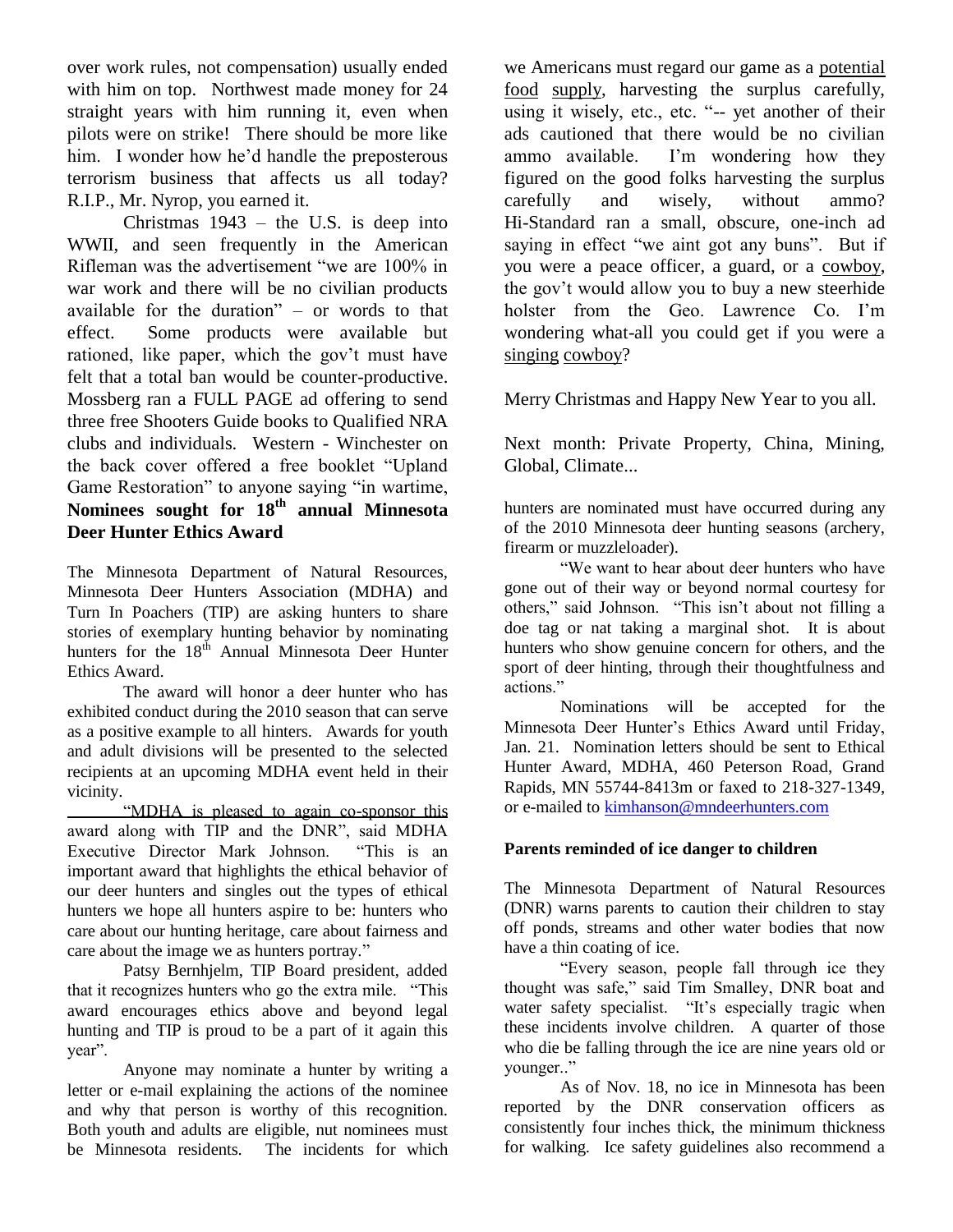United Northern Sportsmen Editor: Joe Roberts 234 E. Orange St.

Duluth, MN 55811<br>
UNITED NORTHERN SPORTSMEN'S NEWS **2010 EXECUTIVE BOARD** *Editor: Joe Roberts*

#### **RETURNSERVICE REQUESTED**

**Webmaster: Eric Hansen**<br> *Webmaster: Eric Hansen*<br>
4182 Ridge Circle, Hermantown, MN 55811, 831-8646<br> **OFFICERS:** 

President: Jim Lemmerman<br>6316 Nashua St., Duluth, MN 55807 624-3847<br>Vice-President: Kevin Stern<br>5158 LaVaque Jot. Rd., Duluth, MN 55811 729-7496 **Secretary: Ashley Fletcher**<br>2629 W. 5th St., Duluth, MN 55806, 348-4091 **Treasurer: Cindy Craig** 2805 Wellington St. Duluth, MN 55806, 624-0069 **Sgt-at-Arms: Kevin Waino** 2130 Water St., Duluth, MN 55812 728-0196 **Membership Secretary: Sandy Roberts** 234 E. Orange St., Duluth, MN 55811, 722-2711 **TRUSTEES: Leland Levin<br>1421 N. 9<sup>th</sup> Ave. E., Duluth, MN 55805, 612-720-5595<br><b>Chuck Cieluch**<br>4801 Oakley St., Duluth, MN 55804, 525-5547 **Ken Norenberg** 114 Pleasant View Rd., Duluth, MN 55803, 728-4173 **Jim Jensen**<br>
1211 N. 8<sup>th</sup> Ave. E., Duluth, MN 55805, 391-4822<br> **Dan Smestad**<br> **Dan Woollett**<br> **Dan Woollett** 314 Agete St., Cloquet, MN 55720, 590-7076

**Mike Drager** 6657 Brookmere Road, Duluth, MN 55803, 721-3214

minimum of five inches of new, clear ice for snowmobiles, and eight to 12 inches for automobiles.

Children are often sent outside to play during the holidays – while meals are prepared and presents wrapped – and they can stray onto unsafe ice.

"Many years, we receive reports of children falling through ice and drowning around the holidays," Smalley said. "Kids are attracted to ice like a magnet. They just don't know how much ice it takes to support a person, nor what is or isn't safe."

Smalley said children should not go out on the ice without adult supervision, even when conditions improve.

The DNR recommends contacting a local bait shop or resort at the destination lake to find out if ice is safe for the planned activities.

### **DNR invites public input on Lake Vermillion, Soudan Underground Mine state parks draft master plan at upcoming open houses**

The Minnesota Department of Natural Resources (DNR) invites anyone with an interest in Lake Vermillion and Soudan Underground Mine state parks **November 10th, 2010, UNS Members Meeting**

**Meeting called to Order** by President Jim Lemmerman who led us in the conservation pledge

**Board Members Present:** Jim Lemmerman, Ashley Fletcher, Cindy Craig, Sandy Roberts, Eric Hansen, Joe Roberts, Mike Foy, Jim Jensen, Dan Smestad, Judy Foy, Chuck Cieluch, Mike Drager, Dan Woollett Motion was made to suspend the normal order of business for our guest Speaker Nancy ????? from

to attend one of two open houses in December to provide input on the parks' draft master plan.

The draft master plan, which is a cooperative plan for both state parks, includes directional statements about the types of activities (e.g., hiking, camping, boating) that will be offered, how natural and cultural resources will be protected and interpreted, and suggested locations for major facilities within the parks. Minnesota Statutes (MS 86A.09) require a master plan before major park development can begin.

The open houses will be at the following times and locations:

 Tuesday, Dec. 7, 5 - 8 pm, Silverwood Regional Park, 2500 West County Road E., Fridley, MN

Thursday, Dec. 9, 4:30 - 7:30 pm, Tower Civic Center, 402 Pine Street, Tower, MN

For an electronic copy, more information, and a public input questionnaire about the parks' draft master plan, call the DNR Information Center, 651-296-6157, or toll free 888-646-6367 between 8:00 am and 4:30 pm Monday through Friday.

Conservationists with common Sense. She spoke about the Boundary Waters and some of its history! Thank you for your time Nancy!

Agenda: Motion was made by Bob Krepps to approve the agenda, 2nd by Eric Hansen, carried.

**Secretary's Report:** Motion was made by Sandy Roberts to accept the Secretary's Report, 2nd by Cindy Craig, carried.

**Treasurer's Report:** Checkbook Balance is \$4,968.47,

**PRSRT STD US Postage PAID Permit 49 Duluth, MN**